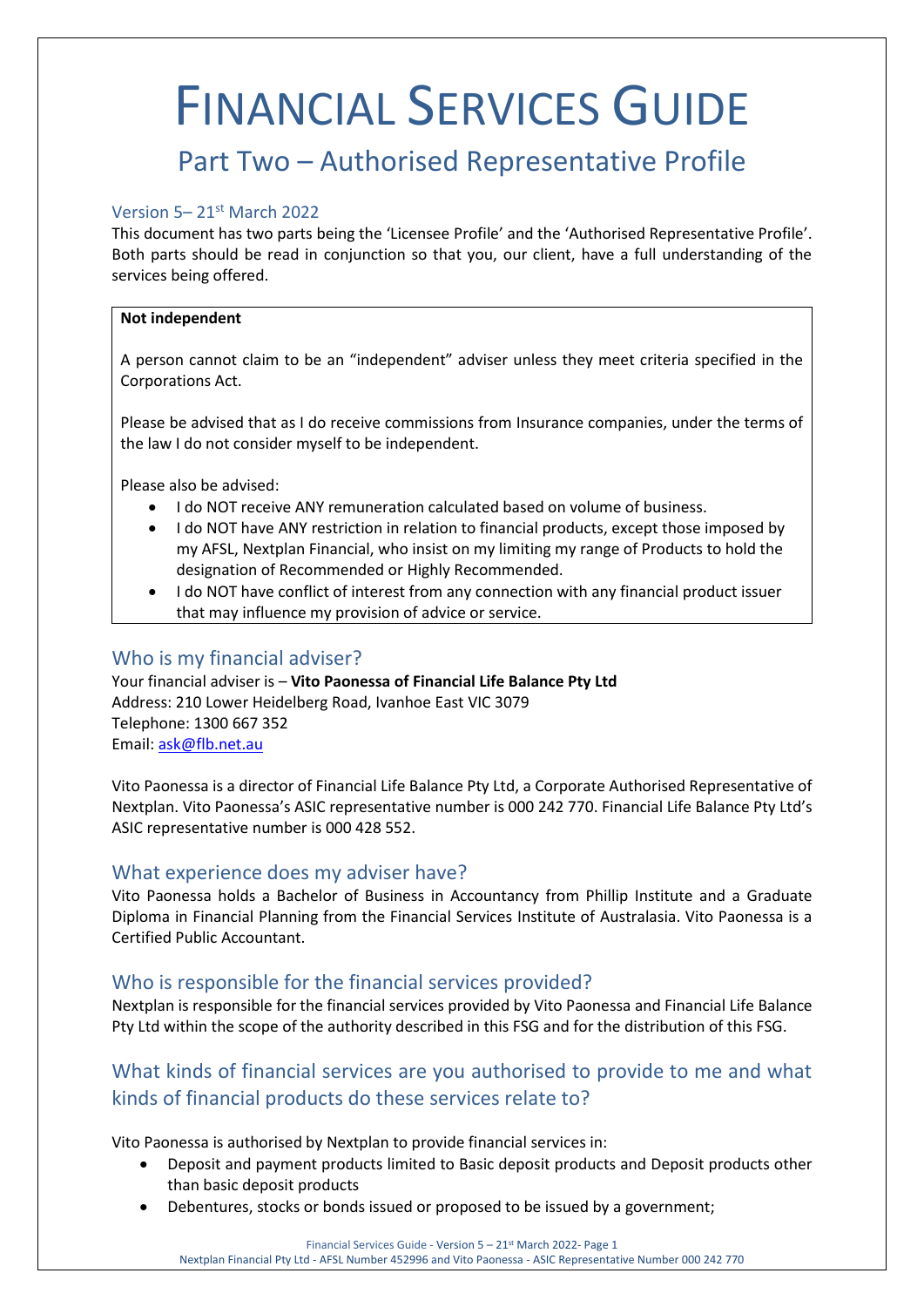- Life products including Investment life insurance products and Life risk insurance products
- Interests in managed investment schemes including investor directed portfolio services
- Retirement savings accounts products
- Securities including Direct Equities
- Superannuation including SMSF

Please note that Vito Paonessa is not authorised to provide any services on behalf of Nextplan except in relation to the financial products listed above. The "What services and products are not provided by or on behalf of Nextplan" section earlier in this FSG gives examples of other services that are not provided on behalf of Nextplan.

Vito Paonessa also provides an ongoing review service. As part of this service, Vito Paonessa will conduct a review of your personal situation and their previous advice and recommend changes where they are needed.

## How is my Adviser paid for services provided to me?

This FSG has previously outlined the source, method and amount of remuneration and other benefits payable to your adviser for the services provided to you.

Nextplan will collect all commissions, fees and other benefits in connection with financial services provided by Vito Paonessa or Financial Life Balance Pty Ltd.

Vito Paonessa will receive a portion of the direct fee, commission or adviser fee paid to Financial Life Balance Pty Ltd by Nextplan. Specific details of this will be provided to you in the SoA.

Nextplan will also collect an annual Flat Fee from Vito Paonessa and Financial Life Balance Pty Ltd.

Please note that at no time will you pay Vito Paonessa or Financial Life Balance Pty Ltd directly.

# Will anyone be paid for referring me to my Adviser?

From time to time an accountant or other professional may be paid for making referrals to me. The amount paid is not ascertainable; however, where any amount is payable, it will be fully disclosed in the 'Statement of Advice' (SoA) or any other advice document provided to you.

# Further questions?

If you have any further questions about the services Nextplan provides, please contact Vito Paonessa at 1300 667 352 or via Email: [ask@flb.net.au.](mailto:ask@flb.net.au)

You should retain this FSG for your reference and any future dealings with Vito Paonessa, Financial Life Balance Pty Ltd or Nextplan.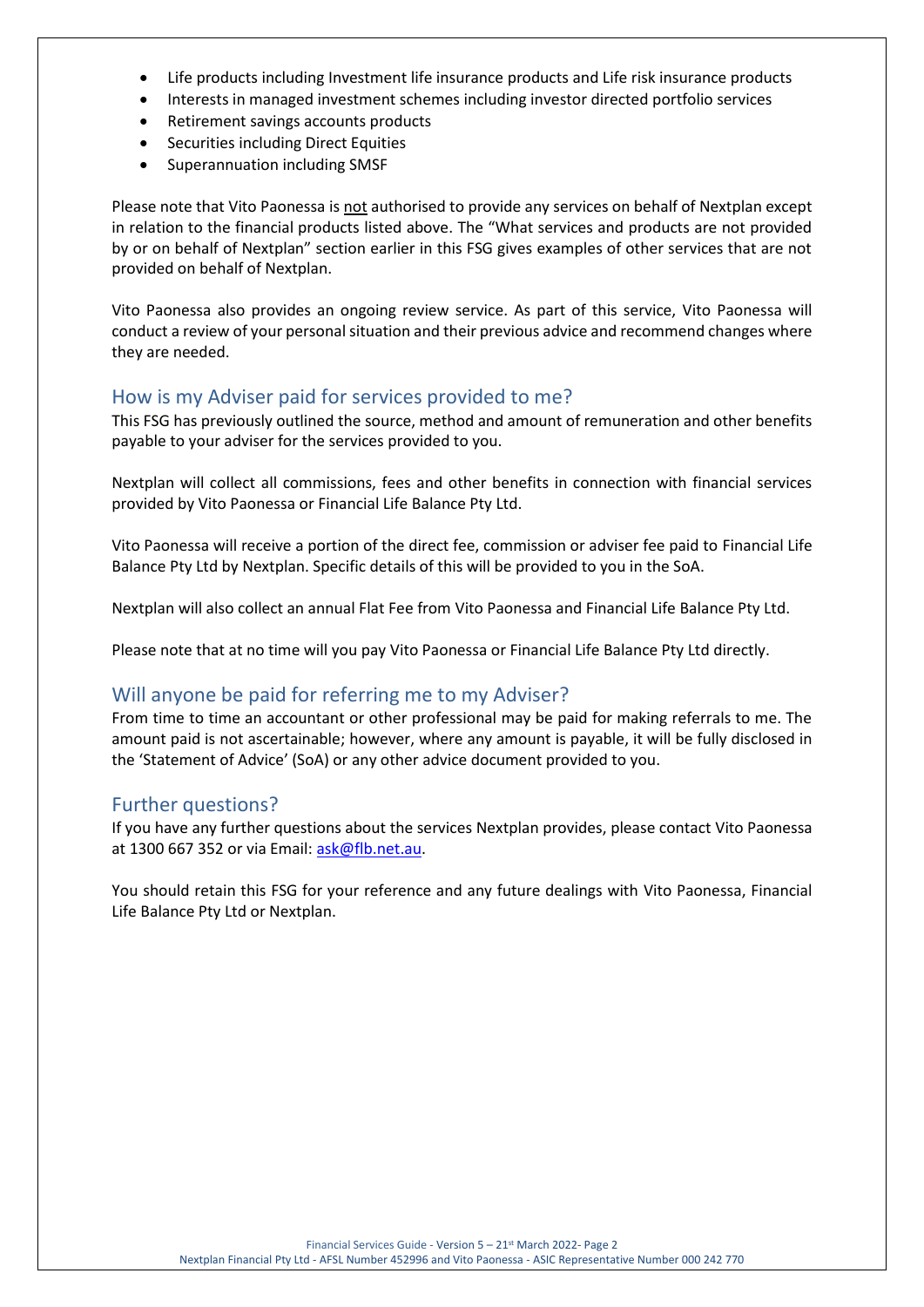# Financial Services Guide Acknowledgement of Receipt

I/We acknowledge receiving a copy of the Nextplan Financial Pty Ltd Financial Services Guide Version 12 dated 21<sup>st</sup> March 2022 including the Authorised Representative Profile for Vito Paonessa dated 21<sup>st</sup> March 2022 and I/We acknowledge that I/we have been given an opportunity to read the Financial Services Guide.

| <b>Client Name</b> | <b>Client Signature</b> | Date |
|--------------------|-------------------------|------|
|                    |                         |      |
|                    |                         |      |
|                    |                         |      |
|                    |                         |      |

or

# Financial Services Guide Confirmation of Provision

I confirm that I sent a copy of the Nextplan Financial Pty Ltd Financial Services Guide Version 12 dated 21<sup>st</sup> March 2022 including the Authorised Representative Profile for Vito Paonessa dated 21<sup>st</sup> March 2022 to:

| <b>Client Name</b>      |  |
|-------------------------|--|
| Postal/Email<br>Address |  |
| Date Sent               |  |
| Adviser Signature       |  |